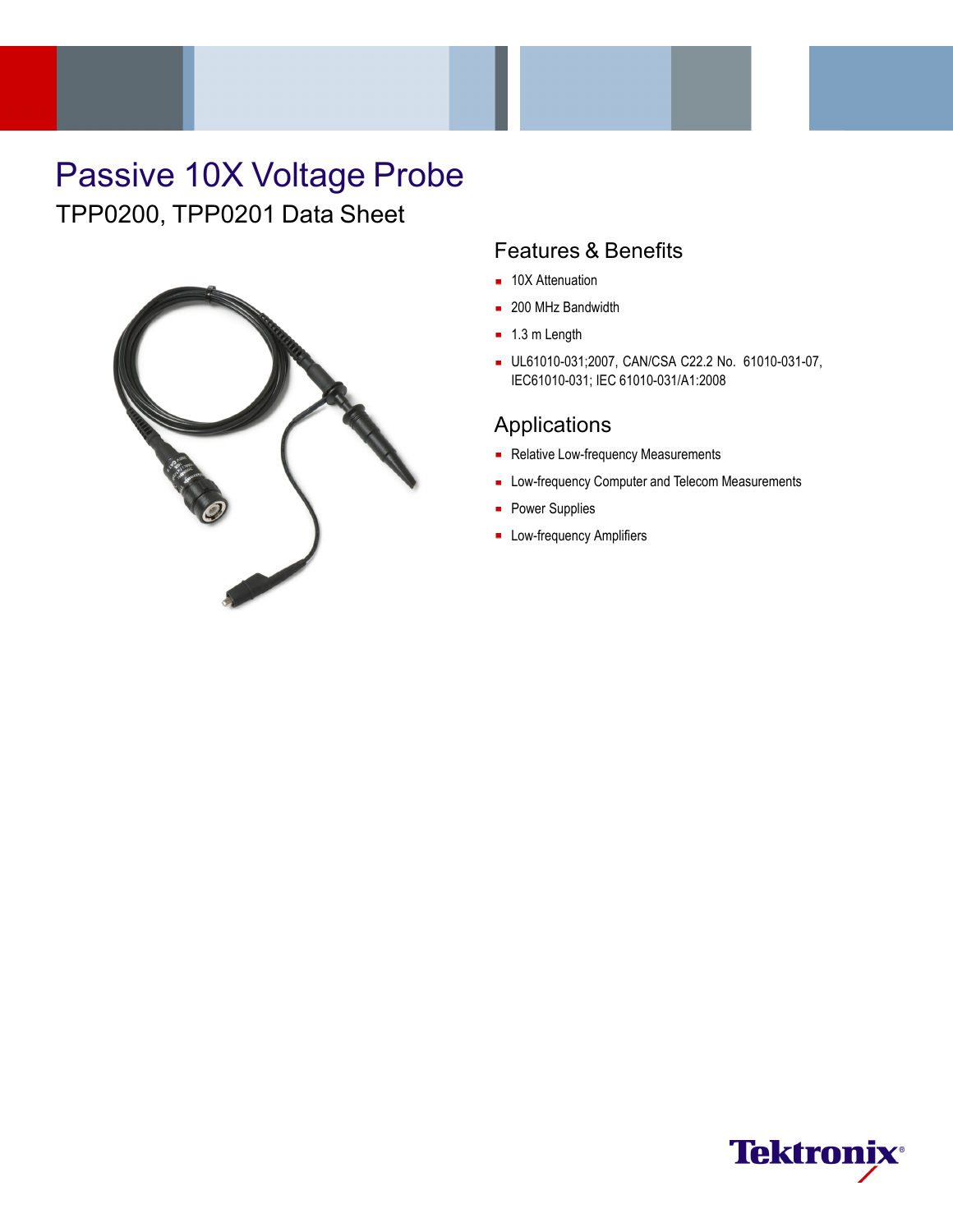### **TPP0200, TPP0201 Passive Voltage Probes**

The TPP0200 and TPP0201 probes are 200 MHz, 10X passive voltage probes with 10 MΩ input resistance. These probes are for use on BNC oscilloscopes with 1 MΩ/13 pF (TPP0200) and 1 MΩ/20 pF (TPP0201) inputs.

For a complete list of compatible oscilloscopes, refer to the Tektronix Oscilloscope Probe & Accessory Selector Tool at <http://www.tek.com/probes>.

### **Characteristics**

| <b>Characteristic</b>     | <b>Description</b> |
|---------------------------|--------------------|
| <b>Bandwidth</b>          | DC to 200 MHz      |
| Probe Length              | 1.3 m              |
| <b>Compensation Range</b> |                    |
| <b>TPP0200</b>            | 8 pF to 18 pF      |
| TPP0201                   | 15 pF to 25 pF     |
| Input Capacitance         | 12 pF (typical)    |
| Input Resistance          | 10 M $\Omega$      |
| Maximum Input Voltage     | 300 V CAT II       |
|                           |                    |

### **Ordering Information**

#### **Probe Packages**

| Package      | <b>Description</b>        |
|--------------|---------------------------|
| TPP0201-PK10 | 10-pack of TPP0201 probes |
| TPP0201-PK50 | 50-pack of TPP0201 probes |

#### **Accessories**

#### **TPP0200 and TPP0201 Include:**

| <b>Accessory</b> | <b>Description</b>     |  |
|------------------|------------------------|--|
| 013-0362-xx      | Retractable hook tip   |  |
| 016-2028-xx      | Long ground spring     |  |
| 196-3521-xx      | 6 in. alligator ground |  |

#### **Optional Accessories for the TPP0200 and TPP0201**

| <b>Accessory</b> | <b>Description</b>                                      |
|------------------|---------------------------------------------------------|
| 016-2034-xx      | Short ground spring                                     |
| 196-3512-xx      | 12 in. alligator ground                                 |
| 196-3198-xx      | 6 in. clip-on ground lead with 0.025 in. pin receptacle |
| 013-0363-xx      | Micro hook tip                                          |
| 206-0569-xx      | MicroCKT test tip                                       |
| 013-0366-xx      | IC cap                                                  |
| 013-0367-xx      | BNC to probe tip adapter, unterminated                  |
| 016-2016-xx      | PCB to probe tip adapter, 10-pack                       |
| 131-4210-00      | Compact probe-tip chassis mount                         |

## $C \in$



Product(s) are manufactured in ISO registered facilities.



Product(s) complies with IEEE Standard 488.1-1987, RS-232-C, and with Tektronix Standard Codes and Formats.